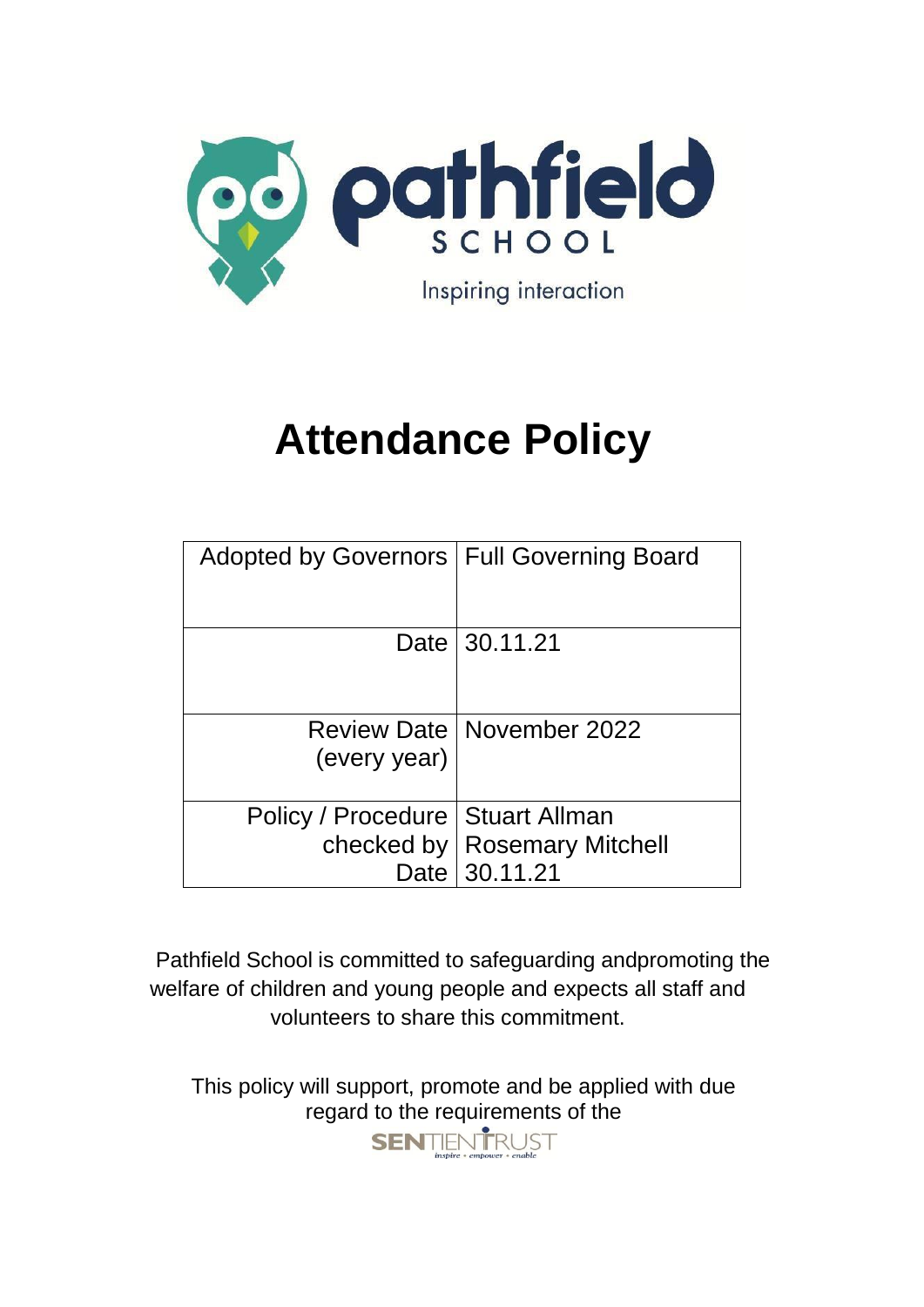# **Pathfield School Attendance Policy**

Pathfield School seeks to ensure that all its pupils receive an education which enables them to maximise opportunities for each child to reach his or her full potential. Research shows there is evidence of a strong link between good attendance and increased attainment. Pupils who regularly attend school make much better progress both socially and academically. Regular attendance enables pupils to adapt better to routines, school work and friendship groups. As a consequence, those pupils will have a positive experience of learning and have more successful transition from primary to secondary and beyond to further education and training.

Pathfield School aims to work in partnership with parents and other agencies and will actively promote and encourage every child reaching 100% attendance to ensure that each child can get the best out of the educational opportunities provided.

By working in partnership with parents and other agencies we are able to ensure that we have clear and robust strategies in place to manage and promote regular attendance, for all pupil's at Pathfield School.

# **In order to manage and promote regular attendance school will:**

- Keep parents updated on the school's overall attendance and individual pupil's attendance, via letters home, newsletters, social media the website.
- Follow the DfE and Government guidance in relation to school attendance and COVID-19.
- Follow Public Health guidance should any local lockdowns or outbreaks in school occur.
- Report to parents how their child is achieving in school and how their child's attendance is impacting on this, via regular parent evenings.
- Monitor individual pupil's attendance in order to:

a) Celebrate good and improved school attendance and reward this through recognition in attendance celebrations

b) Notify parents when we are worried about their child's attendance by following the school procedures.

# **Parental responsibilities to help manage and promote the regular attendance of their children:**

- Understand their legal responsibilities by ensuring regular school attendance with regard to the Section 444(1) and 444 (1A) Education Act 1996 and Section 36 of the Children Act 1989.
- Understand their responsibility to keep the School up-to-date with at least 2 emergency contact details as required by the Children Missing Education requirements and in line with the Keeping Children Safe in Education guidance 2018.
- Impress on their children the importance of regular school attendance by keeping absences to a minimum and ensuring that children are only out of school when they are too sick to attend.
- Establish effective communication with the School and swiftly address any worries their children may have about coming to school, so that we can work together to resolve this.
- Contact School on every day of absence to inform school of reason for absence and when the child is expected to return keeping school informed if the absence is likely to continue so that school and partner agencies can ensure that amendments or alternatives can be made to provision if required.
- Provide the School with any medical appointment cards and where possible make appointments out of school hours. If this is not possible parents should ensure that children attend prior to or following their appointment.
- Attend any meetings called by School and partner agencies to discuss attendance.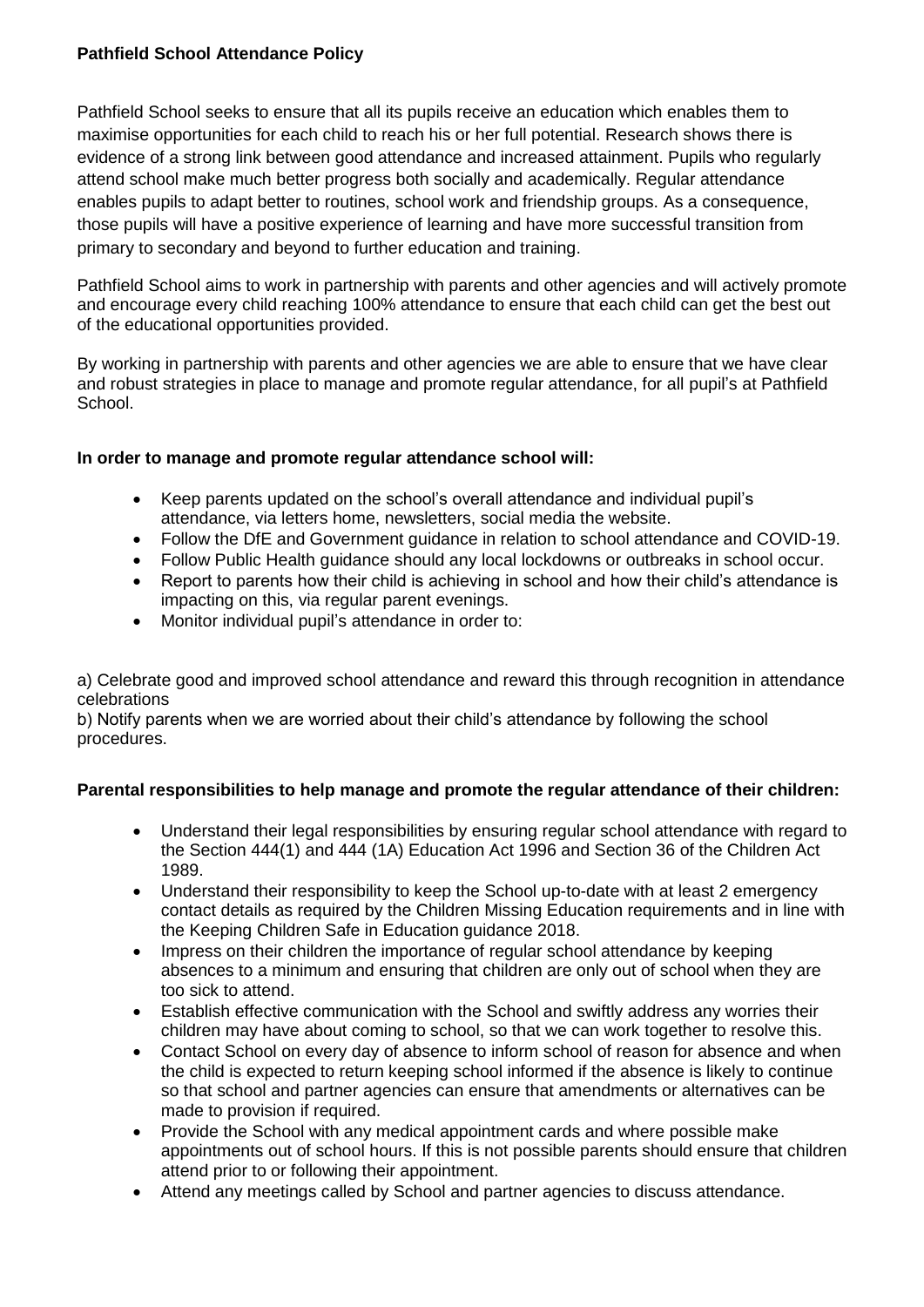#### **Registration periods for** Pathfield School

School opens its doors at 9:00am unless by prior arrangement with the Headteacher. Arrival by school transport is staggered between 9:00am and 9:30am.

Morning Registers will be taken at 9:30am

Afternoon Registers will be taken at 1:30pm

Any pupils arriving after these times should report to reception so that they can be given a late mark. By law the school has to 'close' their registers, therefore any pupils arriving after 9:45am will be registered with a 'U' code. This is an unauthorised absence and we will record the number of minutes late is recorded in order to measure the impact of lost education due to late arrival.

**Punctuality is a critical factor in the smooth running of a school, not only because arriving late for class has a disruptive effect for both staff and students, but also installing an ethos of good timekeeping is important for pupils later in life, especially when embarking on the employment ladder**

#### **Absences**

Parents are expected to inform school of the reason for absences, however, it is school that makes the decision whether to authorise or unauthorise the absence. School will make this decision based on the information available to them. Parents are encouraged to provide as much information as possible and information such as appointment cards, medication or application for leave of absence will assist school in making this decision.

Re-occurring unauthorised absence should be referred to the Education Welfare Service and this can lead to legal interventions and a formal assessment.

#### **Request for leave of absence in term time**

Pathfield school have adopted the Local Authority Code of Conduct (September 2019) in respect of leave of absence in term time. All parents who wish to take their child out of school for any reason (other than medical reasons) should complete a leave of absence request form. If parents proceed with the leave of absence in term time, Pathfield School may refer to the Local Authority for a fixed penalty notice. Penalty notices may be issued due to the deliberate taking of leave of absence in term time without or against school permission, (where it can be demonstrated that the parent/carer understood that permission had not or would not be given), and where this has created a period of unauthorised absence of at least 10 sessions.

#### **Appointments**

We encourage parents to make Doctors or Dentist appointments outside of school hours, however we do appreciate that sometimes this is not possible and you must inform the school as soon as you have an appointment booked.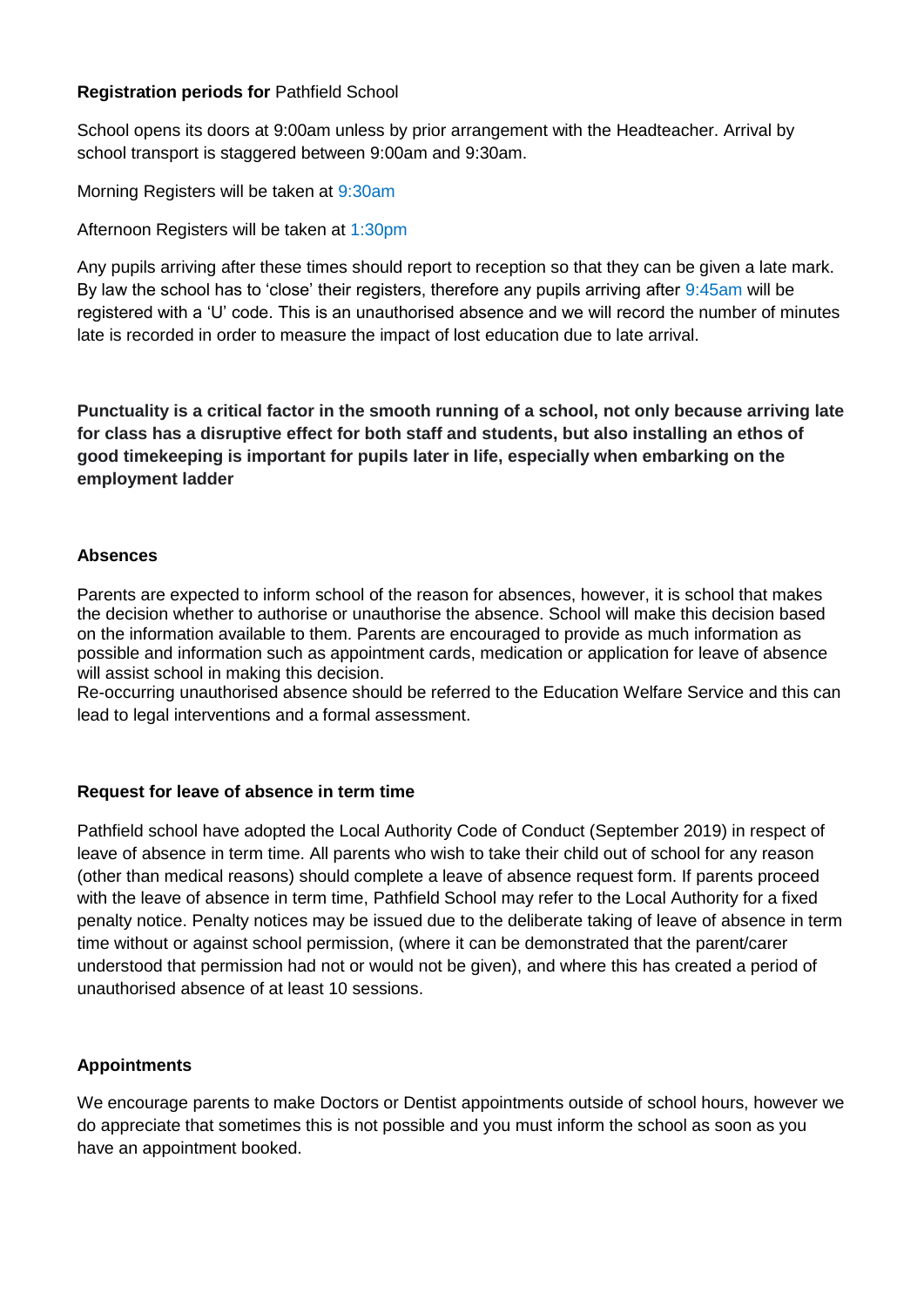#### **Pathfield School procedure for following up attendance concerns.**

Pathfield School has a duty to keep you informed if at any time we start to become concerned of absences. The procedure we follow is below, but you must not wait for a letter from us if you wish to talk about any concerns you have about your child's attendance.

| 95%    | Phone call, message in the home school book to explore if there are any concerns<br>around attendance   |
|--------|---------------------------------------------------------------------------------------------------------|
| 92-93% | Amber letter offering a meeting in school.                                                              |
|        | An Early Help leaflet will be enclosed with this letter and can be discussed<br>further at the meeting. |
| $90\%$ | Red Letter including asking for Medical Evidence                                                        |
| 89%    | Referral to the Education Welfare Service where criteria has been met.                                  |

Consideration is always given to any medical or educational needs of the child. This will be explored with you during the attendance processes. We must stress that our aim will always be to support you and your child in improving attendance. However, we understand that sometimes this does not work, therefore we will need to have a discussion with the Education Welfare Service to explore the next steps.

#### **What if attendance does not improve for your child?**

Pathfield School may contact the Education Welfare Service to support you and the school in managing and promoting regular attendance of your child. This could involve:

- An introductory Letter expressing concern
- Exploratory supportive meeting to ensure all concerns and worries have been considered by the school and yourself.
- These meetings may include suggesting Outside Agencies that may be able to help you and your child.
- Agencies could include:
- Early Help
- Child and adolescent mental health service
- Social Care
- 0-25 team
- Public Health Nursing
- Any other agencies that seem appropriate
- Home visits

If the level of absences continue to cause concern, the Education Welfare will consider taking legal action.

**In situations where all other strategies have failed to improve school attendance, the Education Welfare Service will enforce Section 444(1) and 444(1A) of the Education Act 1996 and the Children Act 1989, which may result in a fine up to £2,500; a Parenting Order; a community order; or a custodial sentence. Consideration will also be given to the issuing of a Penalty Notice in case of unauthorised absence where appropriate** [School absence penalty](https://www.devon.gov.uk/educationandfamilies/school-information/school-attendance/absence-from-school-penalty-notices/absence-from-school-penalty-notices-code-of-conduct)  notices: code of conduct - [Education and Families \(devon.gov.uk\)](https://www.devon.gov.uk/educationandfamilies/school-information/school-attendance/absence-from-school-penalty-notices/absence-from-school-penalty-notices-code-of-conduct)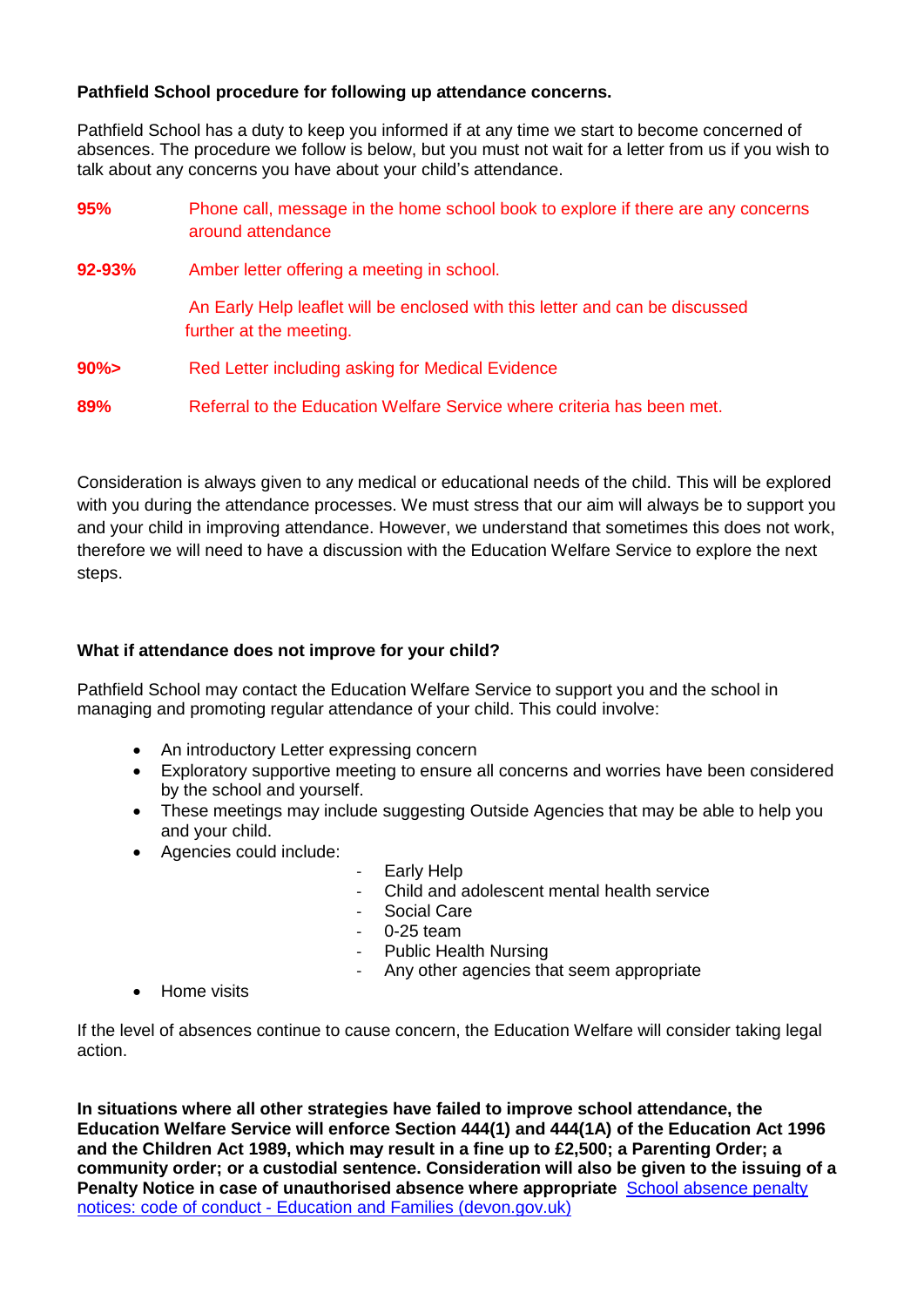# **Safeguarding**

Your child may be at risk of harm if they do not attend school regularly. Safeguarding children is everyone's responsibility. The Attendance Policy has a direct link to the Safeguarding Policy; the Behaviour Policy; Anti-bullying strategies and the Health and Safety Policy.

Pathfield School have also adopted the Local Authority Policies on Children Missing Education, Elective Home Education.

Pathfield School also follows Local Authority guidance in relation to coding absence for families who travel as part of their culture.

All these policies have been endorsed by our Governing Body / Academy Trust, which support Pathfield School in all attempts to improve the attendance and Safeguarding agenda.